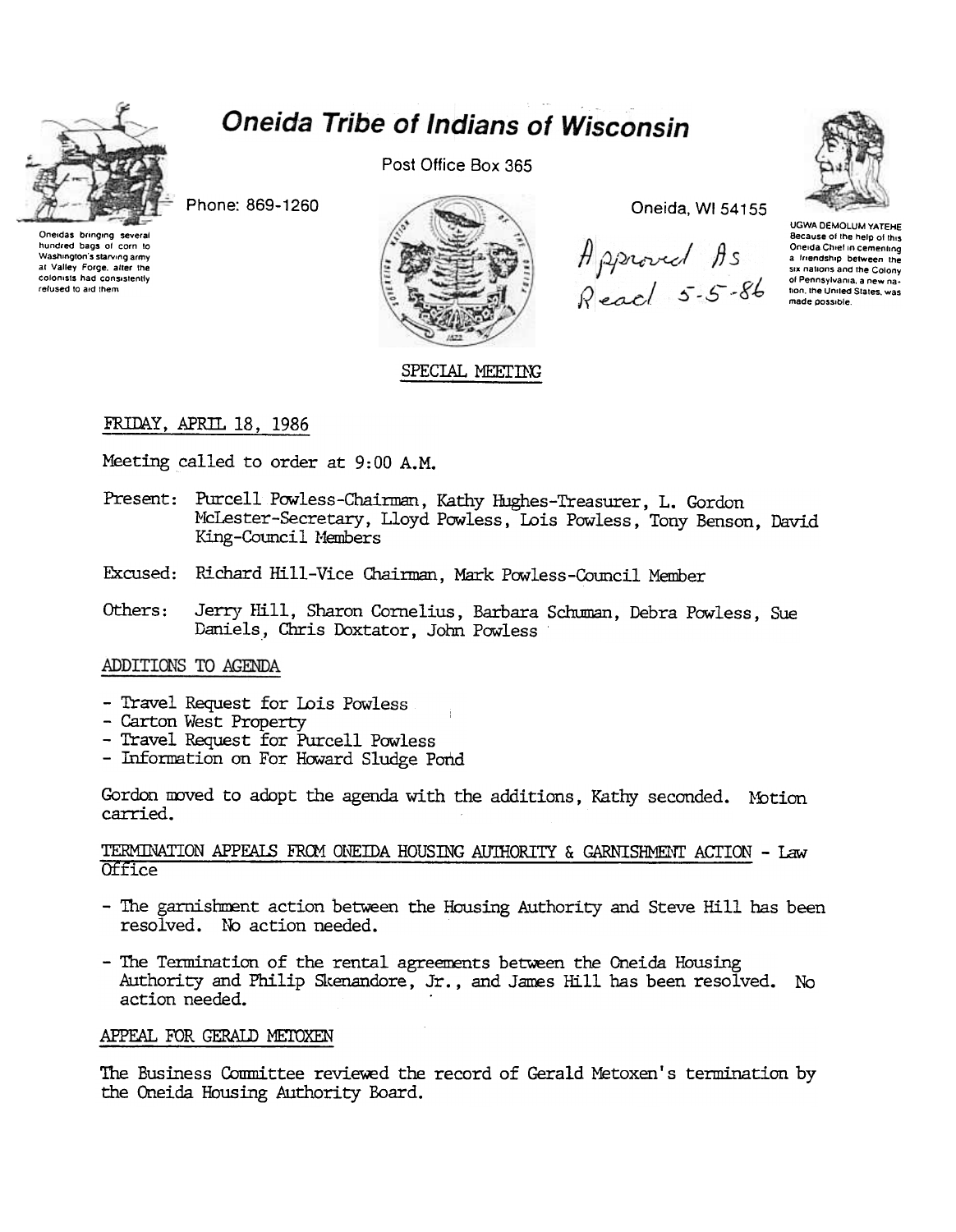ONEIDA TRIBE OF INDIANS OF WISCONSIN SPECIAL MEETING - APRIL 18, 1986 Page 2

### GERALD METOXEN APPEAL (Continued)

After discussion, Lois moved that the decision of the Oneida Housing Authority Board to terminate the rental agreement is hereby upheld and the appeal of the tenant is denied. The Oneida Housing Authority Board acted within their discretion in enforcing the terms of the agreement. All rights of the tenant were observed throughout the process. The Oneida Housing Authority Board is directed not to execute the termination for a period of ninety (90) days contingent on the tenant meeting the terms of the agreement after which time, it should be rescinded. This direction is in consideration of the extenuating circumstances in this case. Tony seconded. Motion carried.

 $\tilde{\epsilon}$  ,

## ~<& 'c S' PERSONNEL -Barbara Schumgn

- Hearing Information -- Roberta Kinzhuma: The Personnel Commission found the charges filed against Roberta Kinzhuma in the form of a written warning were invalid.
- Hiring Information -- Accounting Clerk-Accounts Payable: Patricia M. Archiquette (Grade 9)
- Hiring information -- Community Planner: Bruce Johnson (Grade 9)

## TION CONTRACT AGREEMENTS WITH THE ONETDA TRIBE

- Patti Catalano agrees to provide consulting services for the 3rd Annual Oneida Tribal Running Events - Appearance, Speaking and Running from Apri 25, 1986 to April 27, 1986 at a cost of \$2,000.
- Billy Mills agrees to provide consulting services for the 3rd Annual Oneida Tribal Running Events - Appearance, Speaking and Running from April 25, 1986 to April 27, 1986 at a cost of  $$2,500$ . Airfare reimbursed  $1/3$ , hotel/meals reimbursed.

Tony moved to approve both contracts. Kathy seconded. Motion carried.

#### CONTRACT AGREEMENT WITH CHARLES A. HILL ~<del>\</del>SS

CONTRACT AGREEMENT WITH CHARLES A. HILL<br>Charles A. Hill contract agreement for the purpose of entertainment at the Oneida Historical Conferencing being held at the Oneida Rodeway Inn on July 24, 1986 at a cost of  $$1,500$  plus airfare.

Dave moved to approve, Lloyd seconded. Kathy abstained. Motion carried.

#### MARCH & APRIL ENROLLMENTS - Debbie Powless

After review of the enrollments, Dave moved to approve. Gordon seconded. Motion carried.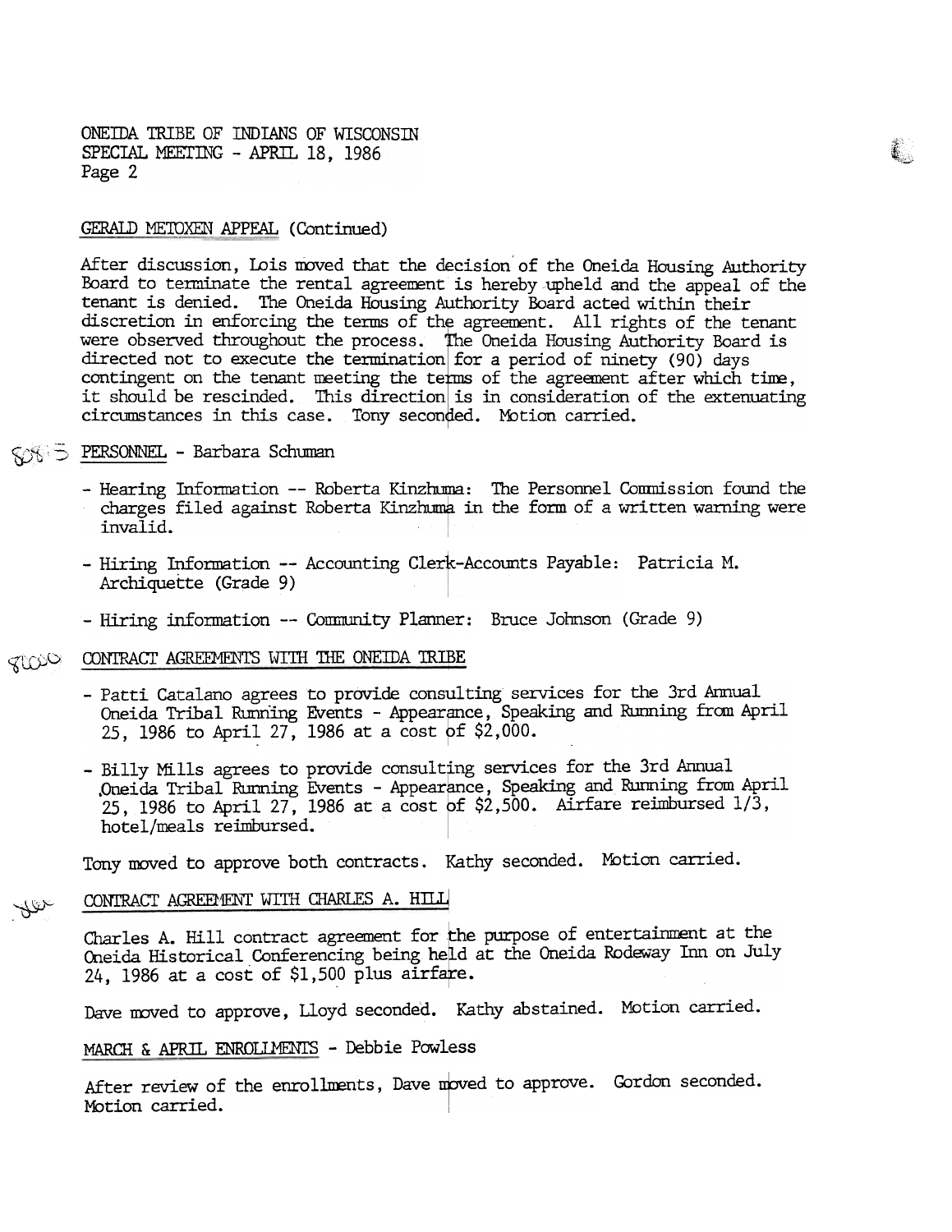ONEillA TRIBE OF INDIANS OF WISCONSIN SPECIAL MEETING - APRIL 18, 1986 Page 3

### DATA PROCESSING NEEDS

Don Wilson was not able to be present for any discussion. Lois moved to table this item until the next Business Committee meeting when Don could be present. Tony seconded. Dave opposed. Motion carried.

JOHNSON O'MALLEY FY 87 VOTING FORMULA - Sue Daniels

The Tribes were asked to vote on a distribution formula for JOM funds. Seven options were proposed and after the first round of voting it is narrowed down to two options: Formula 1: use the current funding formula; and Formula 4: equal distribution of funds for all eligible students.

After discussion, Lois moved to adopt Resolution  $#4-18-86-A$  which states that the Oneida Tribe approves option Formula 4. Dave seconded. Motion carried.

FY 87 BUDGETS FOR THE BUSINESS COMMITTEE - Kathy Hughes

The Business Committee reviewed the FY 87 Budgets.

LAND COMMITTEE RECOMMENDATIONS OF APRIL 14, 1986 - Chris Doxtator

 $\mathbf{1}$ . The Land Committee recommends the acceptance of the release of 14.43 acres by Henry Skenandore for lagoon expansion.

Dave moved to approve, Tony seconded. Motion carried.

 $2.$ The Land Conmittee recommends the approval of the modification of Irene and Abel Prevost's residential lease (change section 19 to section 18). Resolution  $#4-18-86-C$ .

Lois moved to approve, Dave seconded. Motion carried.

The Land Committee recommends that the modification of Larry Barton's  $3.$ Agriculture lease to include Provision 25.

Dave moved to approve, Lois seconded. Motion carried.<br>4. The Land Committee recommends the approval of the Alice and Raymond Demny (on Ray Road next to Eug Resolution #4-18-86-B<br>Lois moved to approve, Gordon seconded. Kath The Land Committee recommends the approval of the agriculture lease of Alice and Raymond Denny (on Ray Road next to Eugene Cornelius). Resolution #4-18-86-B

Lois moved to approve, Gordon seconded. Kathy opposed. Motion carrie<br>5. The Land Committee recommends the approval of the application of<br>(Marvin) Lucas for agriculture land on Ranch Road (former Nora Da<br>Lois moved to appro 5. The Land Committee recommends the approval of the application of Albertus (Marvin) Lucas for agriculture land on Ranch Road (former Nora Danforth

Lois moved to approve, Dave seconded. Kathy opposed. Motion carried.

 $\frac{1}{2}$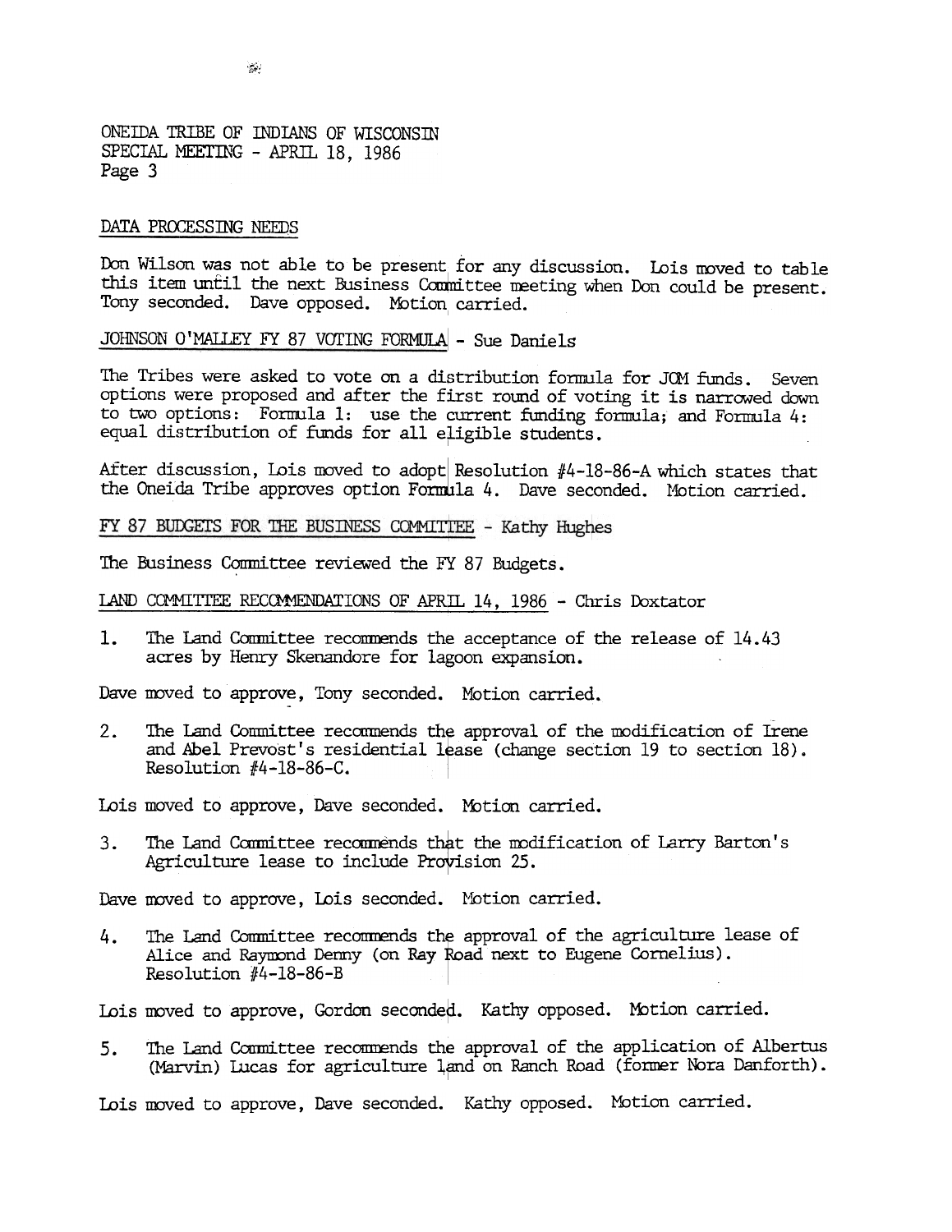ONEIDA TRIBE OF INDIANS OF WISCONSIN SPECIAL MEETING - APRIL 18, 1986 Page 4

LAND COMMITTEE RECOMMENDATIONS (Continued)

6. The Land Committee recommends the residential 2 acre application of Dale and Deborah Doxtator on U -29.

Lois moved to approve, Kathy seconded. Motion carried.

-7. Ron Melchert presented a plan to the Land Committee of the Hendricks land on 54 and the Staphani Land. The Land Committee recommends the rental of 8 acres of the Hendricks land to Ron Melchert for agriculture purposes for 5 years at \$10 per acre per year, beginning May 1, 1986.

Lois moved to approve, Lloyd seconded. Kathy opposed. Motion carried.

8. The Land Committee recommends the rental of a portion of the Staphani land (approximately 35 acres) to Gerald Kurowski for agriculture for five (5) years at \$10 per acre, per year to begin May 1, 1986.

Lloyd moved to approve, Tony seconded. Kathy opposed. Motion carried.

9 Ron Melchert discussed developing a portion of the Staphani land and as soon as a cash flow could be developed, the Tribe would get a pre-determined percentage of the profit. He is asking for a 25 year lease.

Lois moved to have Ron Melchert present a plan to the Business Conmittee. Kathy seconded. Motion carried.

10. The Land Committee recommends the approval of the application for residential lease of Evelyn Smith.

Lois moved to approve, Dave seconded. Motion carried.

- Dave moved to approve Carl Rasmussen's report. Gordon seconded. Motion carried.
- Terry Jordan reported on the ASCS offices in both Brown and Outagamie County. all the things they can assist in conservation practices. Other items discussed included a report of trees cut on "Aliskwet Court" for building a fort. It was indicated neighborhood kids had cut about 30 or 40 trees down to build a fort. Also there was empty beer cans lying around. Another report of wood cutting was reported at Bear Court. this involved a special use permit which expired in 1985.

The Land Committee recommends the that no more special permits to special interest groups be allowed and any present permits should be recalled.<br>Lois moved to table this recommendation. Kathy seconded. Motion carried The Land Committee recommends the that no more special permits to special interest groups be allowed and any present permits should be recalled.

Lois moved to table this recommendation. Kathy seconded. Motion carrie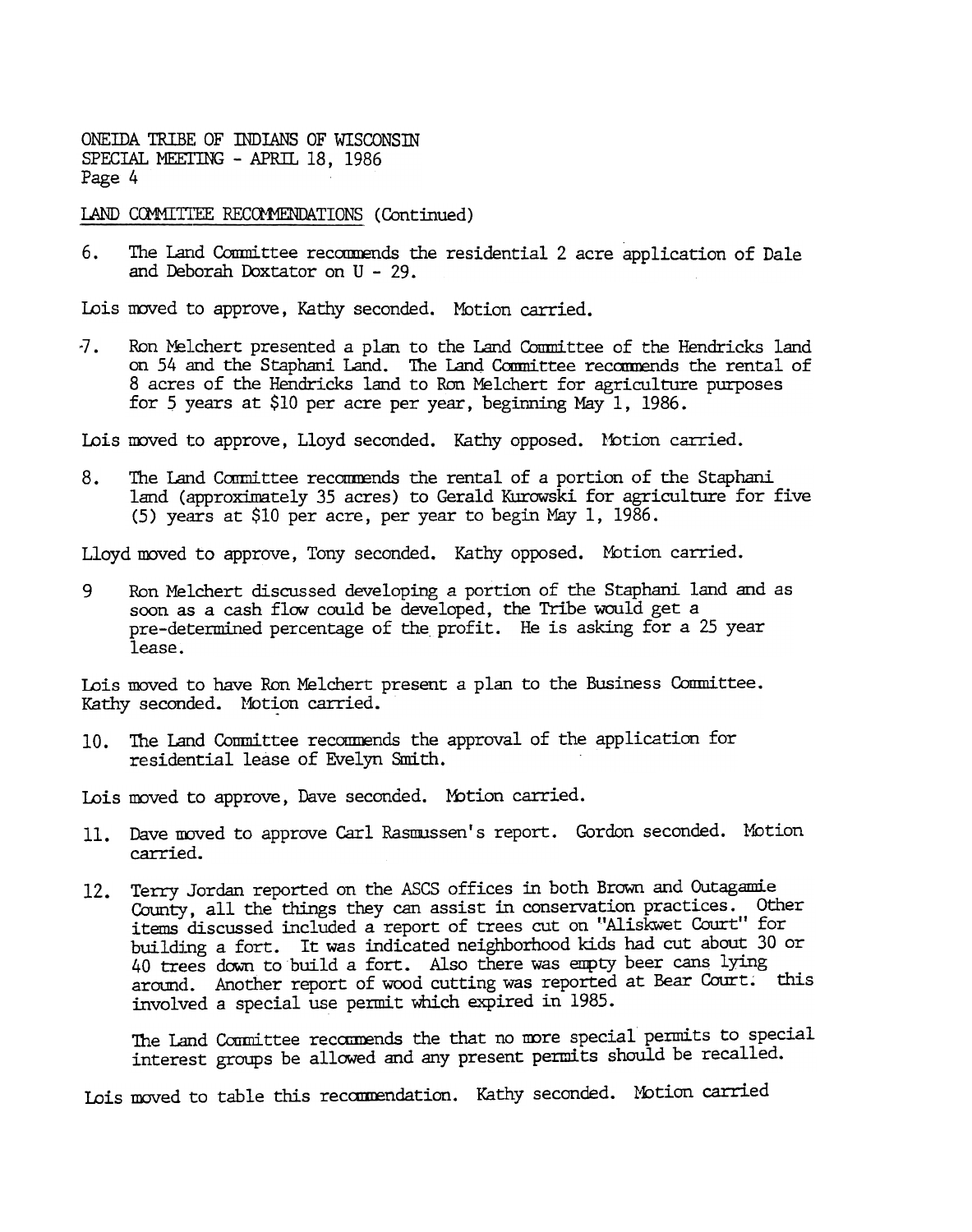ONEmA TRIBE OF INDIANS OF WISCONSm SPECIAL MEETING - APRIL 18, 1986 Page 5

LAND COMMITTEE RECOMMENDATIONS (Continued)

13. The Land Committee recommends the that the tree cutting incident at Aliskwet Court be referred to the law Office for prosecution.

Lois moved to approve, Kathy seconded. Motion carried.

14. Only two people inquired about the Carton John property ad attempted to the carton John property for car pear with option to purchase at \$270 per month, 1/3 of Teny moved to supprove, Lois seconded. Mution carried.<br>The get financing but were unable. The Land Committee recommends to rent the property for one year with option to purchase at  $$270$  per month,  $1/3$  of rent to go towards purchase.

Tony moved to approve, Lois seconded. Motion carried.

The Land Committee recommends the removal of Herb Powless from the Land Committee for non-attendance.

Kathy moved to approve, Lloyd seconded. Lois did not vote. Motion carried.

The Land Committee requested a copy of all applications received for vacant Land Committee positions so the Committee may recommend the most qualified persons.

- 17. Tony moved to approve the H.I.P. Report. Lois seconded. Motion carried.
- 18. Lois moved to approve the 1986 H.I.P. recipient list, Lloyd seconded. After discussion, Lois moved to table this item, Dave seconded. Motion carried.
- months instead of yearly and the inspections be done by the H.I.P. Coordinator.

Lois moved to amend the motion that the Land Office Director be included. Gordon seconded. Lloyd opposed. Motion carried on the amendment.

On the main motion there was 1 yes vote. Motion failed.

Lois moved to deny, Kathy seconded. Lloyd opposed. Motion carried.<br>
17. Tony moved to approve the H.I.P. Report. Lois seconded. Motion and<br>
18. Lois moved to approve the 1986 H.I.P. recipient list, Lloyd seconded.<br>
2016 an 19. The Land Committee recommends that all rental inspections be made every 6 months instead of yearly and the inspections be done by the H.I.P. Coordinator.<br>
Dave moved to approve the recommendation. Gordon seconded.<br>
Loi Dave moved to approve the recommendation. Gordon seconded<br>
Lois moved to amend the motion that the Land Office Direct<br>
Gordon seconded. Lloyd opposed. Motion carried on the am<br>
On the main motion there was 1 yes vote. Moti Kathy moved that there be an inspection at least once a year and at the discretion of the Land Office, every six months and the inspection be made by the H.I.P. Coordinator and the Land Office Director. Gordon seconded. Ibtion carried.

A motion was made by Lois to approve the Land Office Report. Dave seconded. Motion carried.